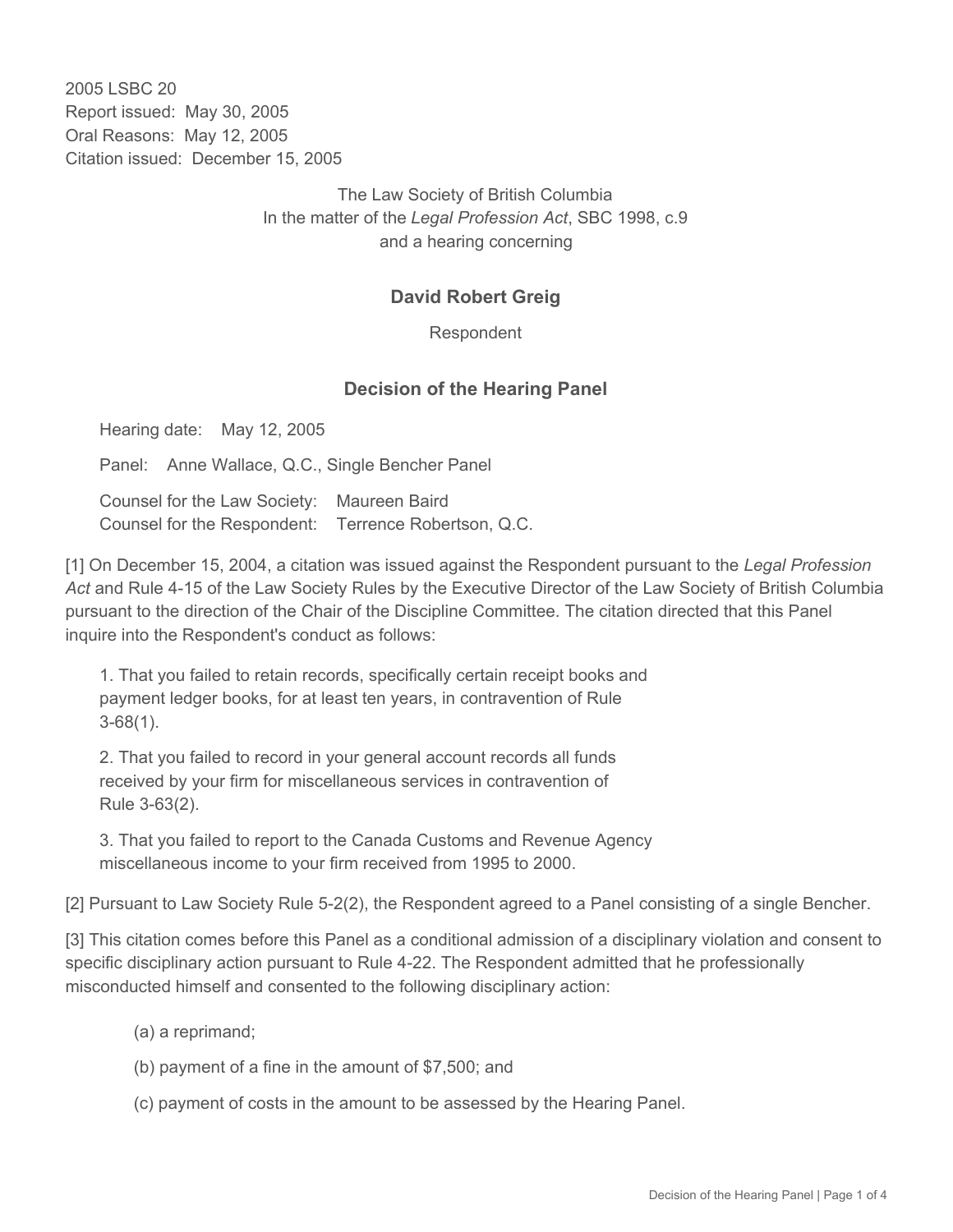## **Agreed Statement of Facts**

[4] An Agreed Statement of Facts was filed as Exhibit 3 in these proceedings. It provides as follows:

1. In February 2003, the Law Society of British Columbia (the "Society") received a complaint from a member, Mr. Cowley, raising allegations that Mr. Greig had engaged in tax fraud by (1) not reporting cash income received from walk-in clients for notarizations, and (2) not reporting cash payments from regular clients. The failure to properly record and report these payments would have affected Mr. Greig's liability to remit income tax, GST and PST.

2. As a result of Mr. Cowley's complaint, a Rule 4-43 audit order was obtained on March 20, 2003 and presented to Mr. Greig on March 22, 2003. The field work for the audit commenced that day. The audit report is dated June 4, 2003.

3. The citation in this case was issued on December 15, 2004.

Audit Report Findings

**a) Rule 3– 68** (Paragraph 1 of the Citation)

i) Mr. Greig did not produce Receipt Books for the following time periods:

- February 3, 1995 to March 9, 1999;
- November 13, 1999 to July 15, 2001;
- May 31, 2002 to January 27, 2003;

ii) Mr. Greig did not produce a Payment Ledger Book for the following time period:

August 1, 1996 to June 30, 1998

**b) Rule 3-63(2)** (Paragraph 2 of the Citation)

Funds received for an eight month period in 1999 (being the period examined) which were received on account of fees in the amount of \$1,590 were not recorded in the general account record of the firm, nor deposited into the firm's bank account.

**c) Failure to report income to CCRA** (Paragraph 3 of the Citation):

The audit report found, for the period examined, that there were 78 instances of payments totaling \$1,590 for notary and other miscellaneous fees, like Lawyer Referral fees, which were not reported for tax purposes.

5. Mr. Greig does not dispute the Rule breaches and he admits the failure to properly record and report notary and other miscellaneous fees. He has since voluntarily reported to the Canada and Customs Revenue Agency that his firm had unreported income from notary fees of \$12,208 for the period from 1995 to 2000 (which included the \$1,590 for the period examined). Mr. Greig was reassessed additional taxes of \$4,100.41 for 1999 and \$999.07 for 2000. Tax on the notary fees collected for 1995 – 1998 is statute barred under the *Income Tax* Act.

6. Mr. Greig was called to the Bar in British Columbia on June 12, 1987 and has been a member of the Law Society since that time.

Mr. Greig is the senior partner of a law firm based in Surrey (with a branch in Vancouver since August 1999), which has gone through the following partnership changes in the last decade: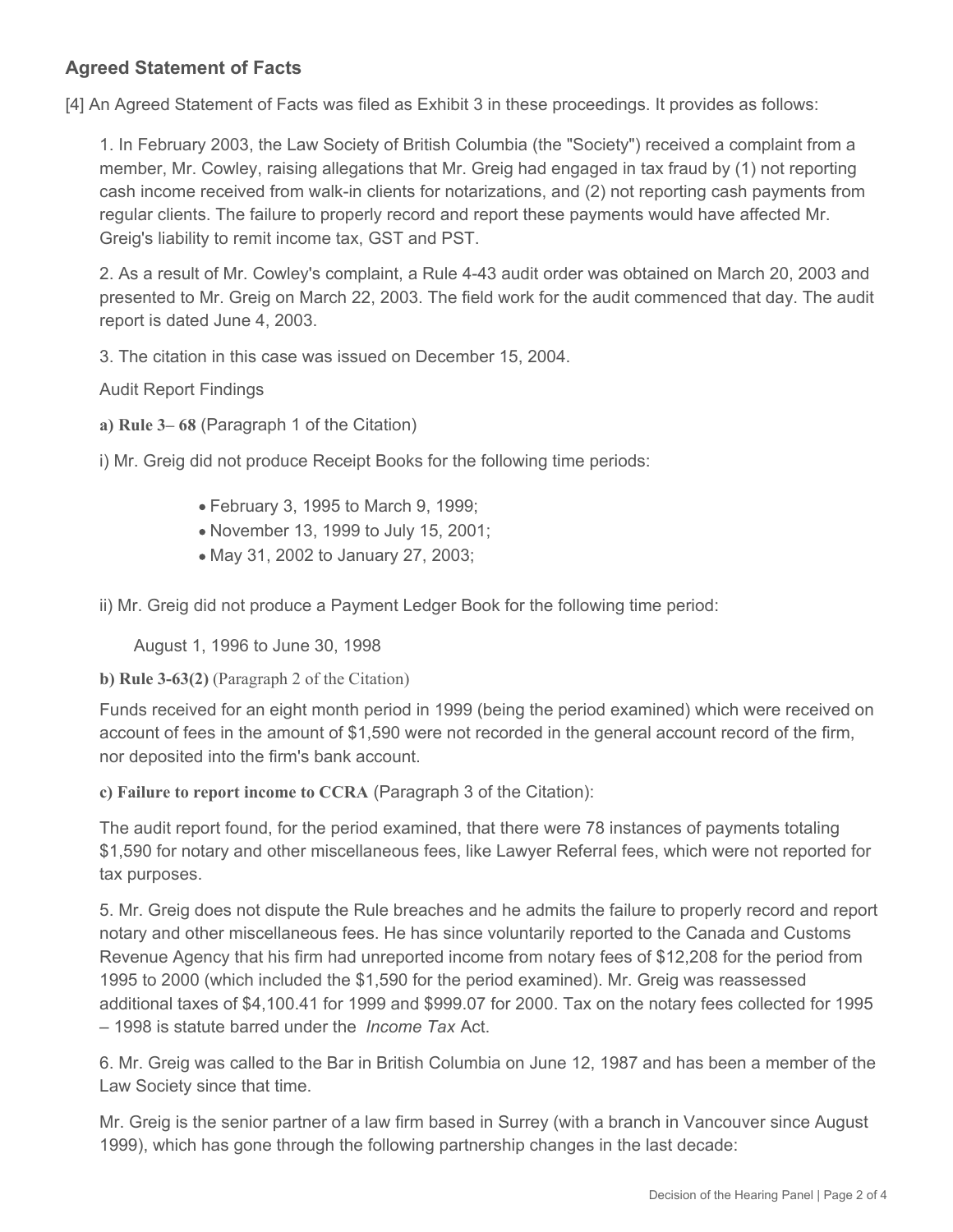July 19, 1993 - August 20, 1996 Greig Skagen Kennedy

August 20, 1996 - March 22, 1999 Greig Skagen & Co.

March 22, 1999 - March 18, 2002 Greig Skagen & Wilson

March 18, 2002 – present Greig Wilson Brajovic

7. The complainant, Mr. Cowley, was an associate at the firm from May 23, 1997 to October 1, 2000.

8. Mr. Cowley acted for Rhonda Blake, a former receptionist with Greig Skagen & Wilson, who was suing the firm for wrongful dismissal. She alleged that during the period she worked for the firm (1994 – 2001) that one or more partners of the firm had engaged in tax fraud by pocketing cash payments for notarizing documents and other miscellaneous legal work.

9.Mr. Cowley advised the Society that at a Small Claims settlement conference regarding Ms. Blake's lawsuit, Mr. Greig had admitted taking unreported notary fees. The Settlement Conference Record, signed by Mr. Greig, contains the following note after the heading, " Agreed facts and outstanding issues" :

Allegation of unreported income from front desk notary fees is admitted by defendants.

The audit confirmed that the cash notary fees were not deposited into the firm's accounts and were not recorded in the firm's books as income.

10. The auditor also examined a period in 2002 (from January 1 to May 30) for comparative purposes and found that during this period all monies for which receipts were issued appear to have been deposited. Therefore, it seems that by 2002 the firm had cleaned up its practices regarding cash payments. The auditor was limited by the scope of the work that would have been involved in examining everything for the last 10 years (the minimum period law firms are supposed to keep records) and by the fact that some of the receipt books and payment ledgers are missing.

11. In his response to the Society, Mr. Greig explained that the missing records were probably accidentally thrown away during a " spring cleaning" in March 2003. He told the Society that he had taken steps to ensure such an event does not happen again. He also says the firm's accounting systems have been tightened up, with the bookkeeper, rather than the receptionist, being responsible for all incoming funds.

12. With respect to the issue of notary fees, Mr. Greig stated the following to the Society:

"The notarial fees received were placed in the petty cash envelope or box at the front desk. These fees were then used for incidental office necessaries and for lunches. Given that we maintain a significant conveyance practice, we often lunch with bankers and realtors and other referral sources several times per week. Between 1995 and 2000, we used a firm credit card for that purpose on occasion, but this card typically had a minimal " limit" on it, and we considered it reserved for activities of particular importance to the firm as a whole, and utilized it predominantly when we were together. It was, accordingly, not uncommon for me to take a family counselor, realtor, or other business contact out for lunch with petty cash for that, and claim no reimbursement.

"The notarial fees were also used for occasional Friday night beer and wine get-togethers with the staff. These events occurred about once or twice a month, and would involve most of the lawyers and most of the staff getting together in the board room for a drink or two on Friday between 4:30